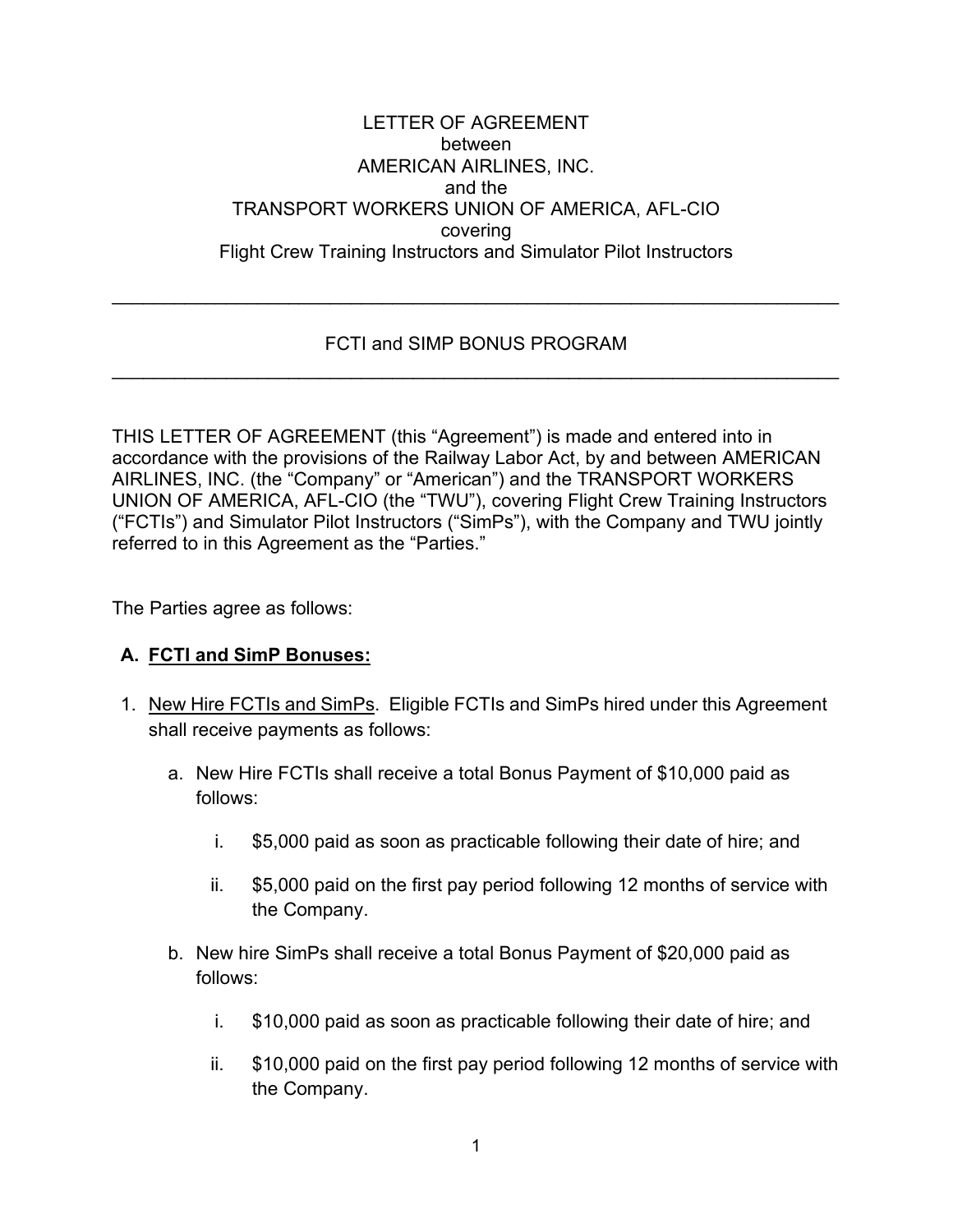- c. New hire SimPs who retired from the Company as active Check Airmen and who are current and qualified on the fleet of hire on their hire date, shall receive a \$10,000 Bonus Payment, in addition to the payment set forth above in Paragraph 1(b), paid as soon as practicable following their date of hire.
- 2. Current FCTIs and SimPs. Eligible FCTIs and SimPs on the American System Seniority List shall receive, on a one-time basis, payments as follows:
	- a. Current FCTIs shall receive a total Bonus Payment of \$10,000 paid as follows:
		- i. \$5,000 paid as soon as practicable following the effective date of this Agreement; and
		- ii. \$5,000 paid on the first pay period following 12 months from the effective date of this Agreement.
	- b. Current SimPs shall receive a total Bonus Payment of \$20,000 paid as follows:
		- i. \$10,000 paid as soon as practicable following the effective date of this Agreement; and
		- ii. \$10,000 paid on the first pay period following 12 months from the effective date of this Agreement.
	- c. To be eligible for a Bonus under Paragraph 2(a) and 2(b), current FCTIs and SimPs must be in an active pay status on or within 30 days of the effective date of this Agreement.
- 3. The payments described above in Section A, Paragraphs 1(a)-(c) and 2(a)-(b) of this Agreement ("Bonus Payments") are intended to encourage continued employment with the Company. Accordingly, any FCTI or SimP who receives a Bonus Payment, but who then leaves American within 12 months of the payment date for any reason other than employment at American as a SimP or pilot shall be obligated, within 30 days of leaving the Company, to repay the Company on a pro rata basis. The FCTI or SimP will be entitled to retain a pro rata amount of the payment based on the number of complete months they remained employed by American during the 12-month period following the payment.
- 4. All payments under this Agreement are subject to all legally-required withholdings, including for taxes.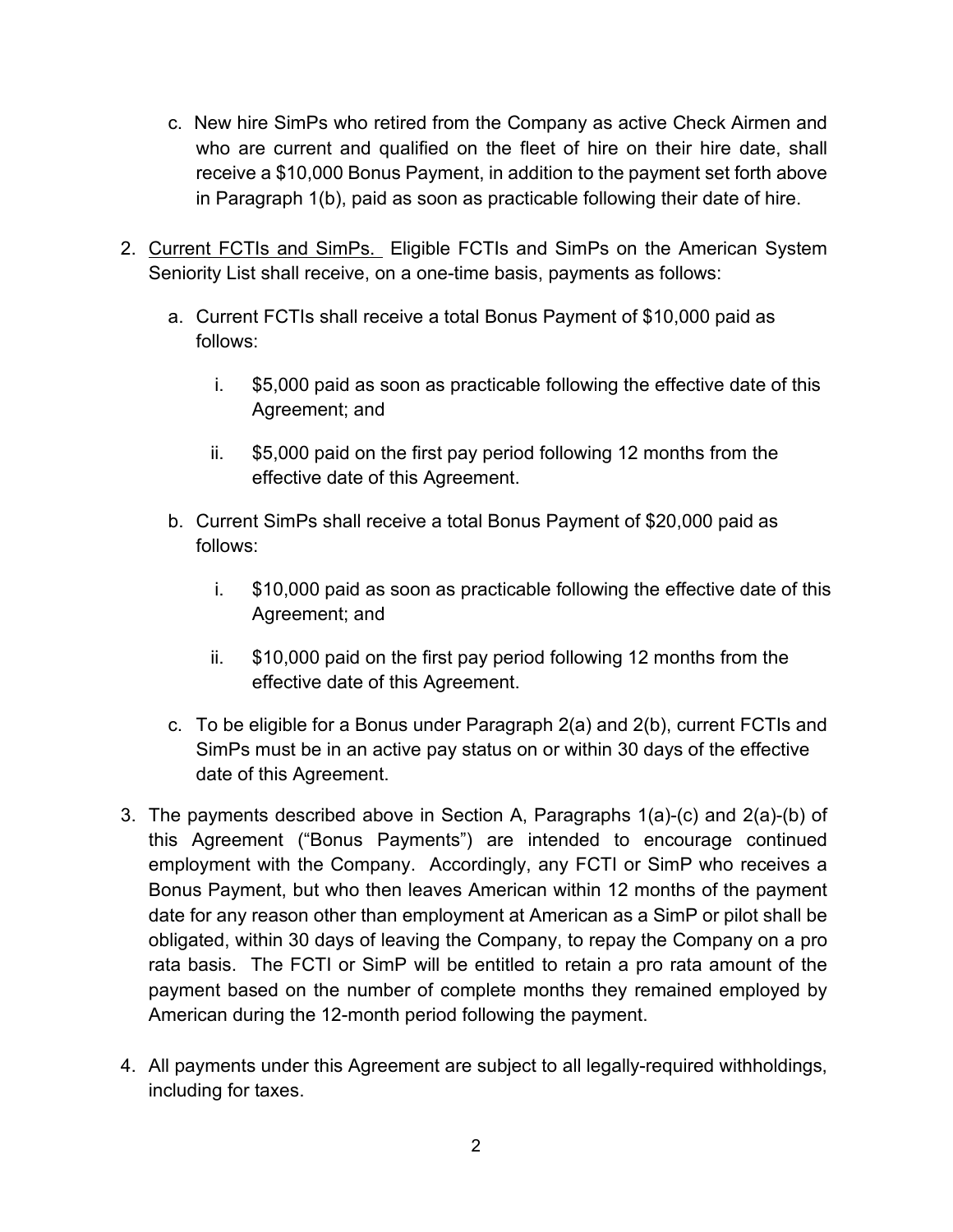### **B. New Hire FCTI and SimP Relocation**

FCTIs and SimPs hired during the duration of this Agreement who move at least fifty (50) miles and move to within one hundred (100) miles of their work location/base will be eligible for Company paid moving expenses. The Company will provide eligible new hire FCTIs and SimPs moving expenses equivalent to those afforded Level 3/4 Management.

# **C. Overtime Travel Days**

In its discretion, the Company may offer FCTIs and SimPs the option to elect to have their travel days designated as non-work days and have such travel days paid as overtime days. Travel days so designated and paid as overtime days in a bid period will not count towards the FCTI or SimP's designated number of workdays required per month.

Example: For the January bid month, the Company offers the Overtime Travel Days option. A SimP's monthly schedule requirement is 17 workdays. The SimP elects to have his travel days paid as overtime days in January 2022. If the SimP bids two travel days in January 2022, the SimP must bid 17 workdays not including the two travel days.

Travel days paid as overtime days will not affect the Company's ability to require an Instructor to work up to two scheduled days off under Article 6(A) of the 2016 CBA covering FCTIs and SimPs. Travel days paid as overtime days will not be treated as Additional Day(s) for purposes of Article 6 of the CBA.

### **D. Duration**

This Agreement shall be effective upon signing and thereafter for a period of six months. In the Company's discretion, and with written advance notice of 15 days to TWU, the Agreement may be extended two times, each time for a period of three months. Under no circumstances, however, will an individual be eligible to receive more than one Bonus under this Agreement (e.g. a new hire FCTI/SimP who received a Bonus under Paragraph A.1 would not be entitled to an additional Bonus under Paragraph A.2 if the Agreement were extended; similarly, a current FCTI/SimP who received a Bonus under Paragraph A.2 would not be entitled to a second Bonus under Paragraph A.2 if the Agreement were extended).